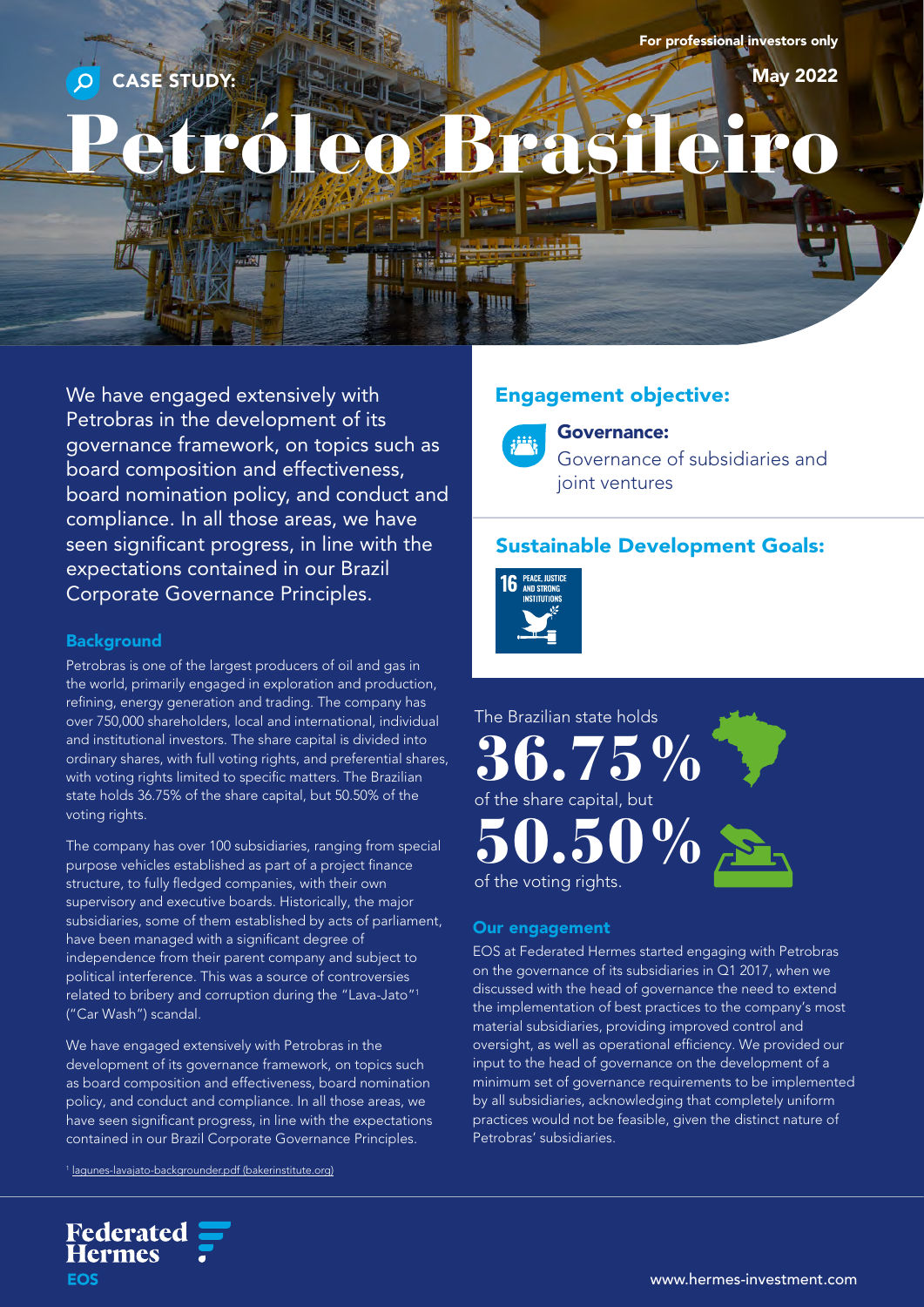

In meetings with the chair in Q1 and Q2 2018, we continued to engage on the development of the framework for corporate governance of subsidiaries and were assured that the subject was a priority for the board. We discussed with independent board members, in Q2 2020 and Q3 2021, the effectiveness of the new framework, especially the conglomerate audit committee, currently covering 15 of Petrobras' subsidiaries.

#### Changes at the company

An important step was taken in the 2017 AGM, when the company proposed, and shareholders approved, an amendment to its articles of association to extend its nomination policy and compliance procedures to controlled companies.

A framework for corporate governance of subsidiaries was formally approved in Q2 2018. The creation of the new Petrobras conglomerate audit committee, separate from the Petrobras parent company audit committee, was approved at an extraordinary shareholders' meeting in Q4 2018. It followed the specifications of Law 13303/16, enacted to improve the governance of state-controlled companies, and established that subsidiaries may share governance structures with the parent company.

We gained assurance from our engagement with independent directors that the outcome of the improved governance of subsidiaries was a better oversight on nomination, compliance and audit, as well as improved operational efficiency at subsidiary level.

Additionally, the company established a statutory technical governance and compliance committee, comprising senior executives in the governance and compliance function. The committee examines and advises on matters related to governance and compliance before they are submitted to a decision by the Chief Governance and Compliance Officer. The committee also advises and supports the nomination process of subsidiaries' senior executives and board members, thus reinforcing the oversight of Petrobras' controlled entities.

We gained assurance from our engagement with independent directors that the outcome of the improved governance of subsidiaries was a better oversight on nomination, compliance and audit, as well as improved operational efficiency at subsidiary level.

## Next steps

We continue to engage with Petrobras on the governance of its subsidiaries and joint ventures and issues such as board composition and effectiveness, including the election of minority-shareholder nominated directors.



 This case study has been fact-checked by Petrobras to ensure a fair representation of EOS work carried out and changes made at the company.



Jaime Gornsztejn Engagement EOS



Case studies are shown to demonstrate engagement, EOS does not make any investment recommendations and the information is not an offer to buy or sell securities.